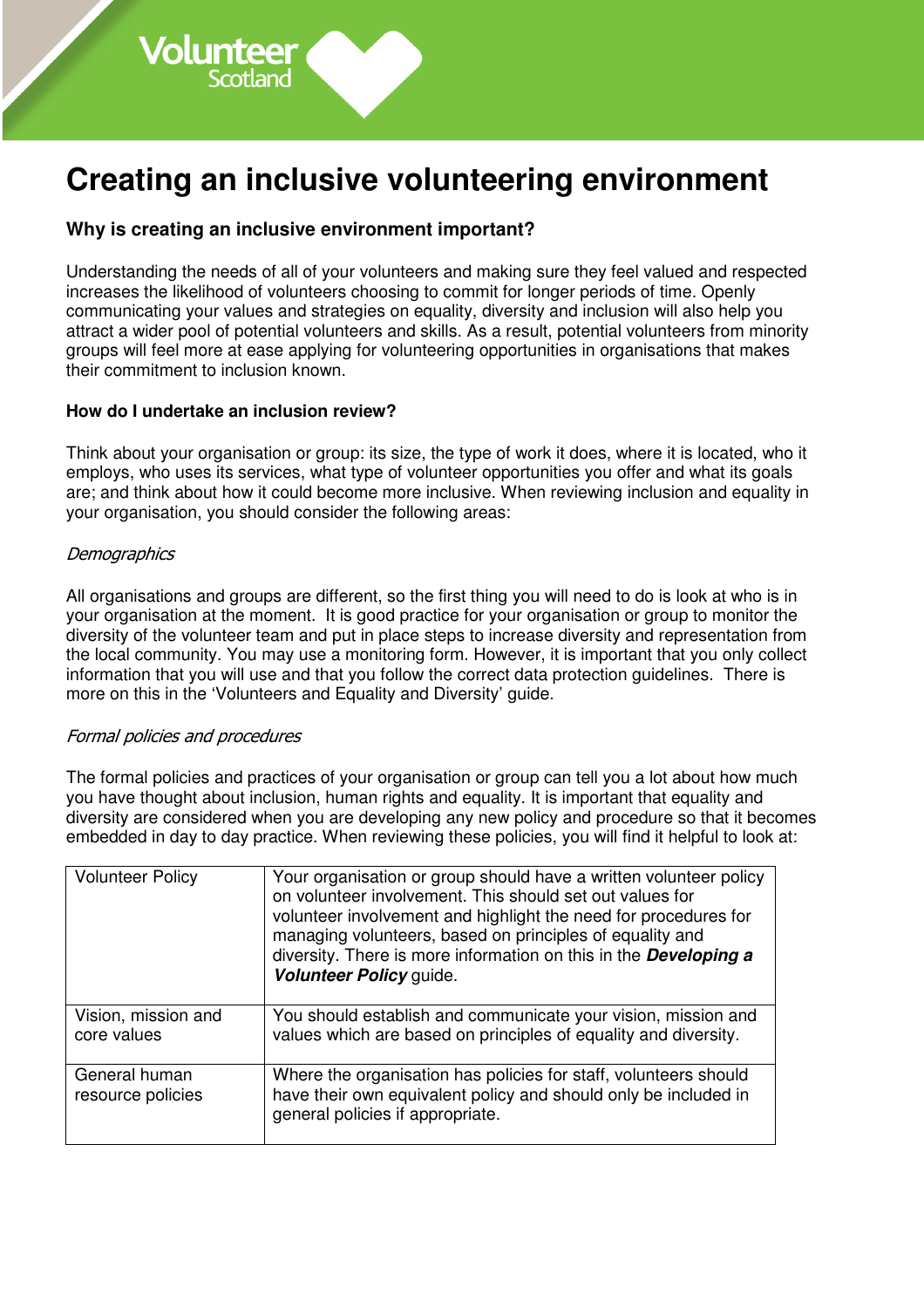| Matching the right<br>volunteer to the right<br>role                | Your recruitment procedures should be transparent and equally<br>accessible to all applicants. It is good practice to detail the<br>recruitment process and share this will all potential volunteers.<br>The volunteer role descriptions should focus on objective criteria<br>that are solely related to the role in question.<br>There is more information on this in the <b>Matching the Right</b><br>Volunteer to the Right Role guide.                                                                                                                                                                                                                                                                                                                                                            |
|---------------------------------------------------------------------|--------------------------------------------------------------------------------------------------------------------------------------------------------------------------------------------------------------------------------------------------------------------------------------------------------------------------------------------------------------------------------------------------------------------------------------------------------------------------------------------------------------------------------------------------------------------------------------------------------------------------------------------------------------------------------------------------------------------------------------------------------------------------------------------------------|
| Service provision and<br>customer equality<br>policies              | If you are a service provider, you should have a strategy in place<br>to make sure that all service users are treated equally and fairly.<br>It is good practice to engage volunteers in recognising and<br>meeting the diverse backgrounds of your service users and that<br>you educate your service users to appreciate that the people that<br>support them may be volunteers.                                                                                                                                                                                                                                                                                                                                                                                                                     |
| Health and safety<br>policies                                       | It is important to take health and safety of your volunteers<br>seriously. You should ensure you have clear health and safety<br>policies in place, with regular risk assessment and checks to<br>promote volunteer health and wellbeing. It is important to<br>consider if your health and safety policies have an impact on the<br>religion or belief of volunteers: for example wearing religious<br>dress or articles of faith or female volunteers going out alone to<br>visit service users in their homes.                                                                                                                                                                                                                                                                                      |
|                                                                     | There is more information on this in the Volunteer Health and<br>Safety guide.                                                                                                                                                                                                                                                                                                                                                                                                                                                                                                                                                                                                                                                                                                                         |
| Managing challenging<br>situations                                  | Sometimes volunteers may feel that they have not been treated<br>fairly and may make a complaint. In the first instance you should<br>have an 'open door' policy so that volunteers can talk about, and<br>potentially resolve, any concerns before they become bigger<br>problems. In the event that this is not effective, you should have<br>clear procedures to deal with volunteer problems or complaints<br>that are understood by all staff working with volunteers and<br>accessible to volunteers. The procedures need to be fair to all<br>and not impact negatively on particular groups of volunteers.<br>Volunteers should have access to an independent arbitration or<br>dispute resolution process if they do not agree with the outcome<br>or any investigation you have carried out. |
|                                                                     | There's more on this in the Managing Challenging Volunteer<br><b>Situations</b> guide.                                                                                                                                                                                                                                                                                                                                                                                                                                                                                                                                                                                                                                                                                                                 |
| Policies to deal with<br>discrimination, bullying<br>and harassment | It is important that you have clear and well-known policies that<br>set out how you hope volunteers will behave. These should state<br>the importance of treating others with dignity and respect, set out<br>what is contained within equality and human rights legislation,<br>explain what discrimination and harassment are, and state the<br>consequences of unacceptable behaviour. Anyone who<br>supervises volunteers need to be clear about these policies and<br>trained to act quickly when dealing with complaints. You may<br>choose to have a procedure in place that supports volunteers<br>and staff to challenge stereotypical views and deliberate acts of<br>discrimination, harassment, bullying or offensive language.                                                            |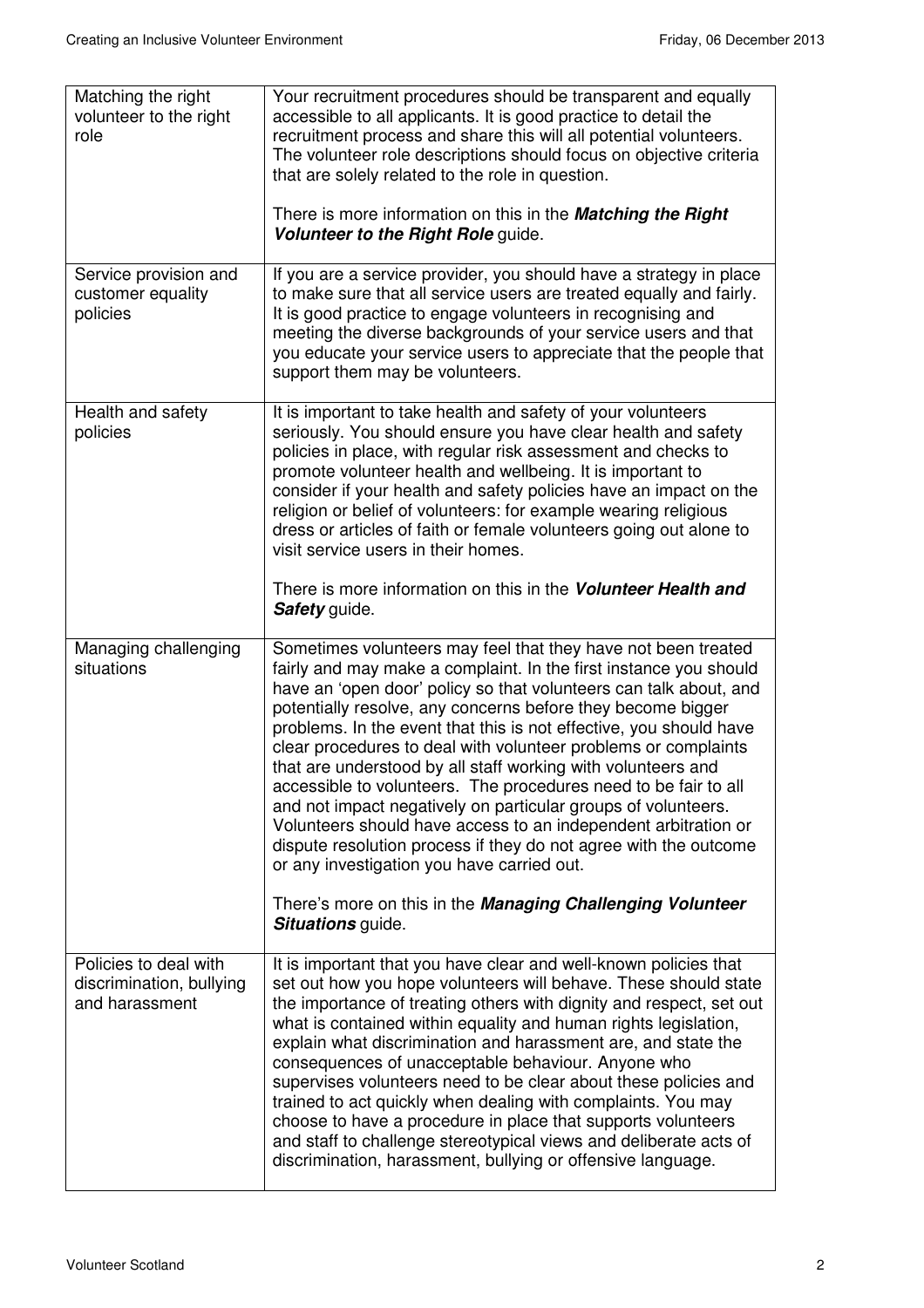| Policies on being<br>flexible                             | Volunteers often have other things going on in their personal<br>lives and your practice and procedures should deal with requests<br>to volunteer flexibly in a fair and objective manner. This could<br>relate to a number of areas such as: holidays or unexpected<br>changes in circumstance; procedures for carers, parents and<br>expectant parents; ill health and taking individual needs and<br>cultural differences into account.                           |
|-----------------------------------------------------------|----------------------------------------------------------------------------------------------------------------------------------------------------------------------------------------------------------------------------------------------------------------------------------------------------------------------------------------------------------------------------------------------------------------------------------------------------------------------|
| Reward and recognition<br>policies                        | Volunteers don't do it for money, so it is important to recognise<br>their contributions and achievements. Your policies on reward<br>and recognition should be clearly organised, based on objective<br>criteria and easily understood by volunteers. It may be useful if<br>you are a big organisation or group to carry out a reward audit to<br>make sure that volunteers are treated fairly and rewarded<br>equally.                                            |
| Policies and<br>procedures on training<br>and development | It is valuable to run regular training on diversity, equality and<br>human rights, this can help everyone to understand how an<br>inclusive environment should look and what responsibility they<br>each have to help implement it. Organisations may consider<br>having regular articles in their volunteer or client newsletter that<br>profile aspects of diversity or participate in equality events such<br>as international woman's day or mental health week. |
| Procurement policies                                      | You may wish to review the procedures you have in place for<br>procurement to ensure that they include equality and human<br>rights measures. You may consider it unacceptable to procedure<br>from an organisation that does not share your organisation or<br>group's values. Some organisations require potential suppliers to<br>provide evidence in their tenders that they take equality and<br>human rights seriously.                                        |

## **The working environment**

Looking at your organisations culture can be difficult to do, but the aim is to find out if there are gaps between what is written in your policies and everyday volunteering practices within your organisation or group. Some areas to think about include:

| Leaders show                                       | It is important that senior management send out a clear message                                                                                                                                                                                                                                                                                                                                                                                                                                                                                                                                                                                        |
|----------------------------------------------------|--------------------------------------------------------------------------------------------------------------------------------------------------------------------------------------------------------------------------------------------------------------------------------------------------------------------------------------------------------------------------------------------------------------------------------------------------------------------------------------------------------------------------------------------------------------------------------------------------------------------------------------------------------|
| commitment to equality                             | about equality and diversity during development days and                                                                                                                                                                                                                                                                                                                                                                                                                                                                                                                                                                                               |
| and diversity                                      | participate in equality awareness raising training days or events.                                                                                                                                                                                                                                                                                                                                                                                                                                                                                                                                                                                     |
| Staff and volunteer<br>attitudes and<br>behaviours | It is good practice to encourage an open and understanding<br>working culture where everyone is treated with dignity and<br>respect. Staff and volunteers should be aware of the importance<br>of equality, human rights and inclusion, and aware of the relevant<br>policies. Respond to volunteer's needs and find out how<br>volunteers would like to be treated in order to make them feel<br>more comfortable with you. Be careful not to be intrusive and ask<br>only to improve practice or because you are genuinely interested<br>to learn. One way of measuring how you are doing regarding this<br>is through an anonymous attitude survey. |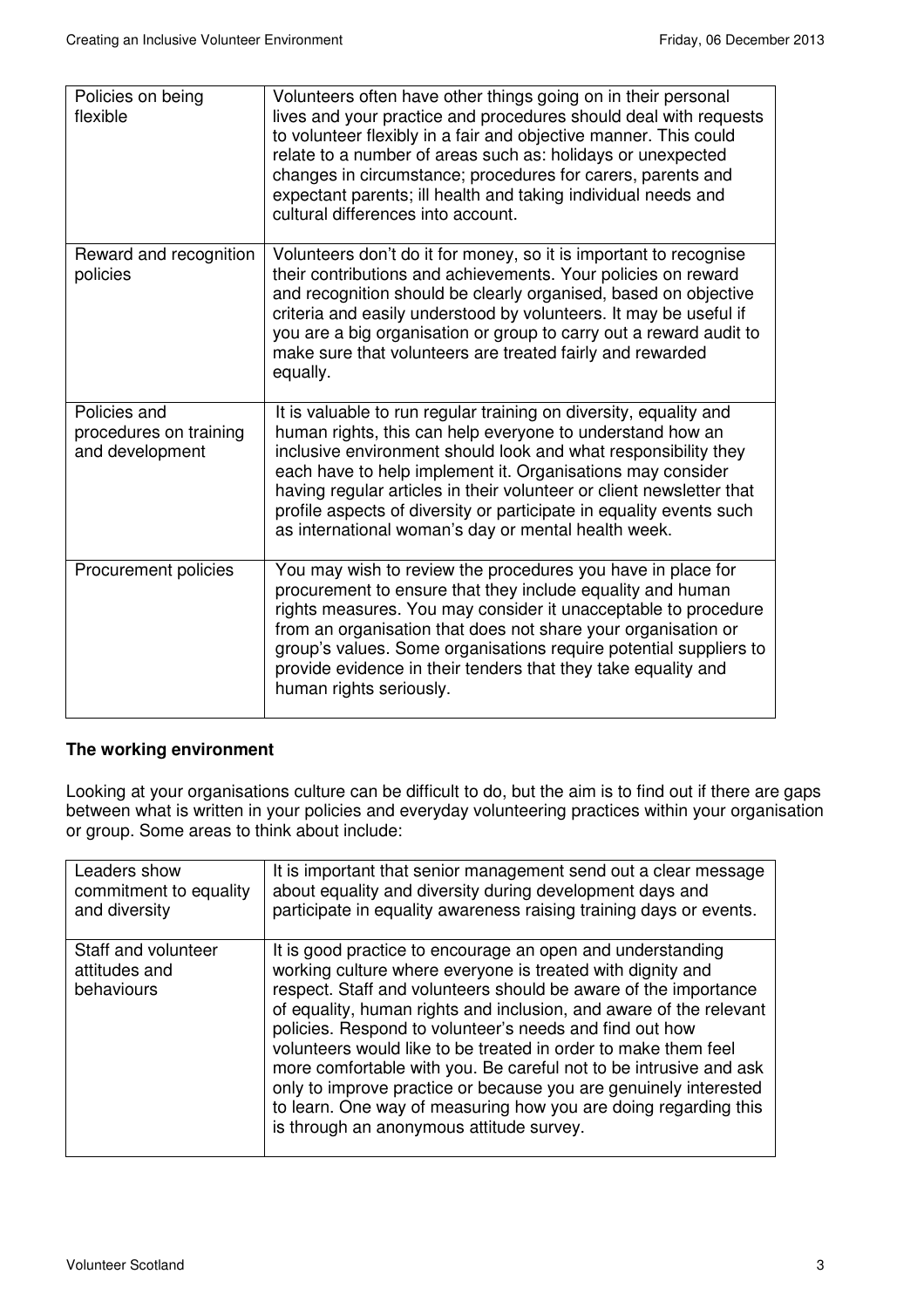| Staff consultation and<br>participation       | You should have clear procedures so volunteers can<br>communicate with managers and directors. It might be possible<br>to offer volunteers the opportunity to join the board as a<br>representative or make sure that volunteers are consulted on<br>changes to policies and practices that will affect their<br>volunteering lives. If you're not doing anything like this then<br>volunteers may feel that changes are being forced upon them<br>without the chance to give their opinions. |
|-----------------------------------------------|-----------------------------------------------------------------------------------------------------------------------------------------------------------------------------------------------------------------------------------------------------------------------------------------------------------------------------------------------------------------------------------------------------------------------------------------------------------------------------------------------|
| Working patterns and<br>segregation           | You should consider if volunteers with diverse backgrounds and<br>from different groups work together in teams and divisions. If not,<br>then it's likely that there may be divisions within the volunteer<br>team on the grounds of gender, ethnic background, age, religion<br>or belief, language, culture and class.                                                                                                                                                                      |
| <b>Activities</b>                             | It is good practice to offer and organise opportunities to bring<br>volunteers and staff together and to promote inclusion and<br>understanding. You should review if these activities are well<br>attended or if the planning takes account of the access<br>requirements of different groups, as well as caring<br>responsibilities and cultural differences.                                                                                                                               |
| Take-up rate of<br>services by volunteers     | It can be helpful to review the take up rates of the services you<br>have in place for volunteers, for example volunteering breaks,<br>time off for dependents, use of counselling service or access to<br>religious facilities. If they are low, it may be that the volunteering<br>culture in your organisation or group is not supportive of the<br>provisions in place, or those volunteers or staff who manage<br>them, are not aware of what is available.                              |
| Images that reflect<br>diversity and equality | Use images and descriptions of the organisation that reflects the<br>diversity of the community, your volunteers and staff and are<br>appropriate to the objectives of your organisation or group, for<br>example make sure your images shows the age range of your<br>volunteers.                                                                                                                                                                                                            |

#### **What next?**

Remember that your organisation will be shaped by the job you have to do. There may be standards, legal requirements and duties that you have to comply with in your sector. Or you might provide services for very diverse or very similar communities and service users. You might suffer from skill or volunteer shortages or you may be located within an industry or sector that has traditionally been filled with one gender, ethnic group or volunteers of certain ages. Your volunteers might be spread out over different locations that rarely come together face to face. All of these factors will influence what is contained in your action plan.

Having reviewed the workplace for your volunteers in terms of equality and inclusion, the next stage is to decide upon the action you will take. Set out the key changes you would like to make as a result of your review. Prioritise these changes to help you decide where to start.

Remember you will need to set aside time regularly to review the strategy and action plan, to ensure it is up to date. You should involve volunteers in the review process. Even if you don't make big changes, a regular review will allow for updates and emphasise its importance to the organisation or group.